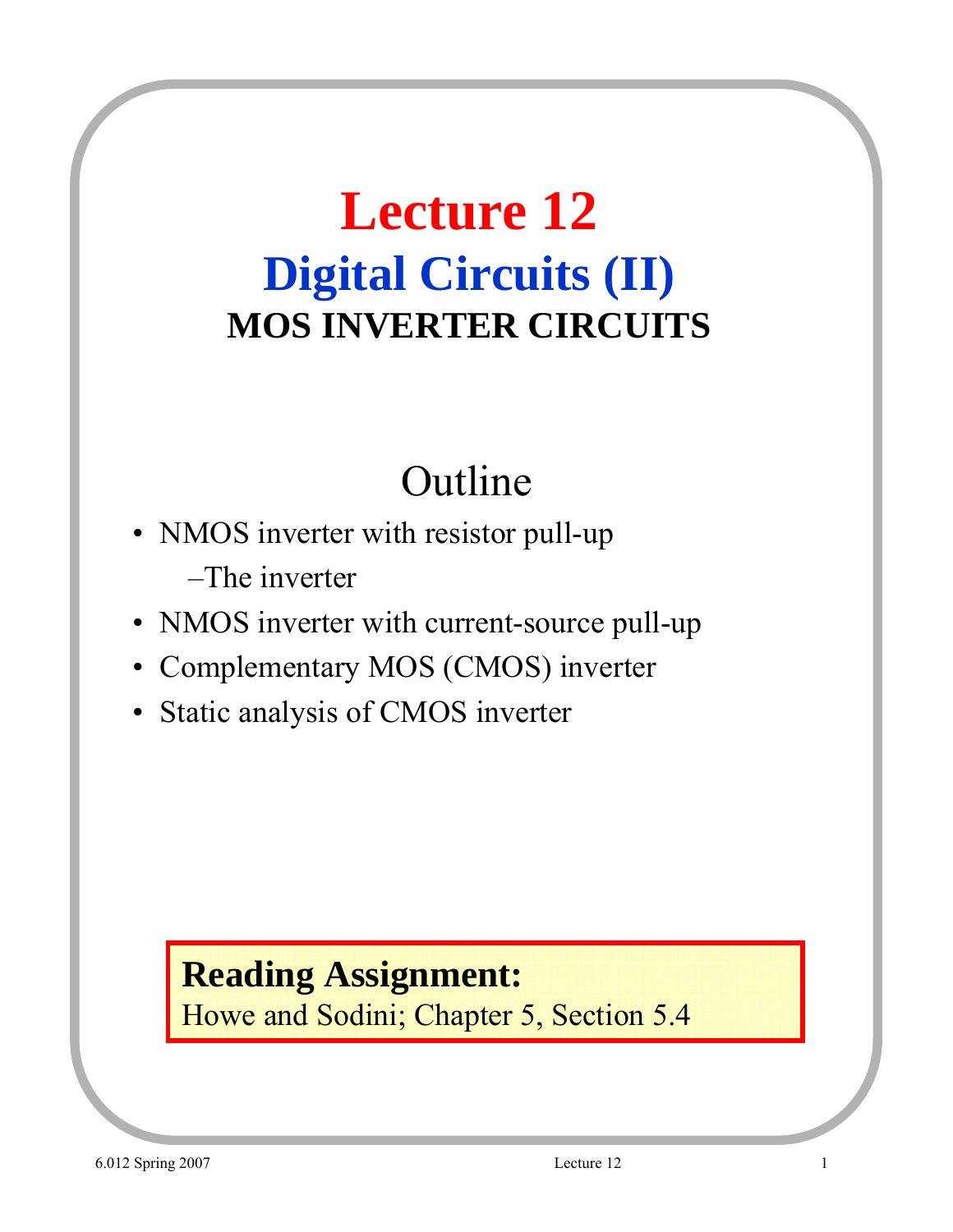## **1. NMOS inverter with resistor pull-up: Dynamics**

- C<sub>L</sub> *pull-down* limited by current through transistor
	- [shall study this issue in detail with CMOS]
- $C_L$  *pull-up* limited by resistor (t<sub>PLH</sub>  $\approx$  RC<sub>L</sub>)
- Pull-up slowest

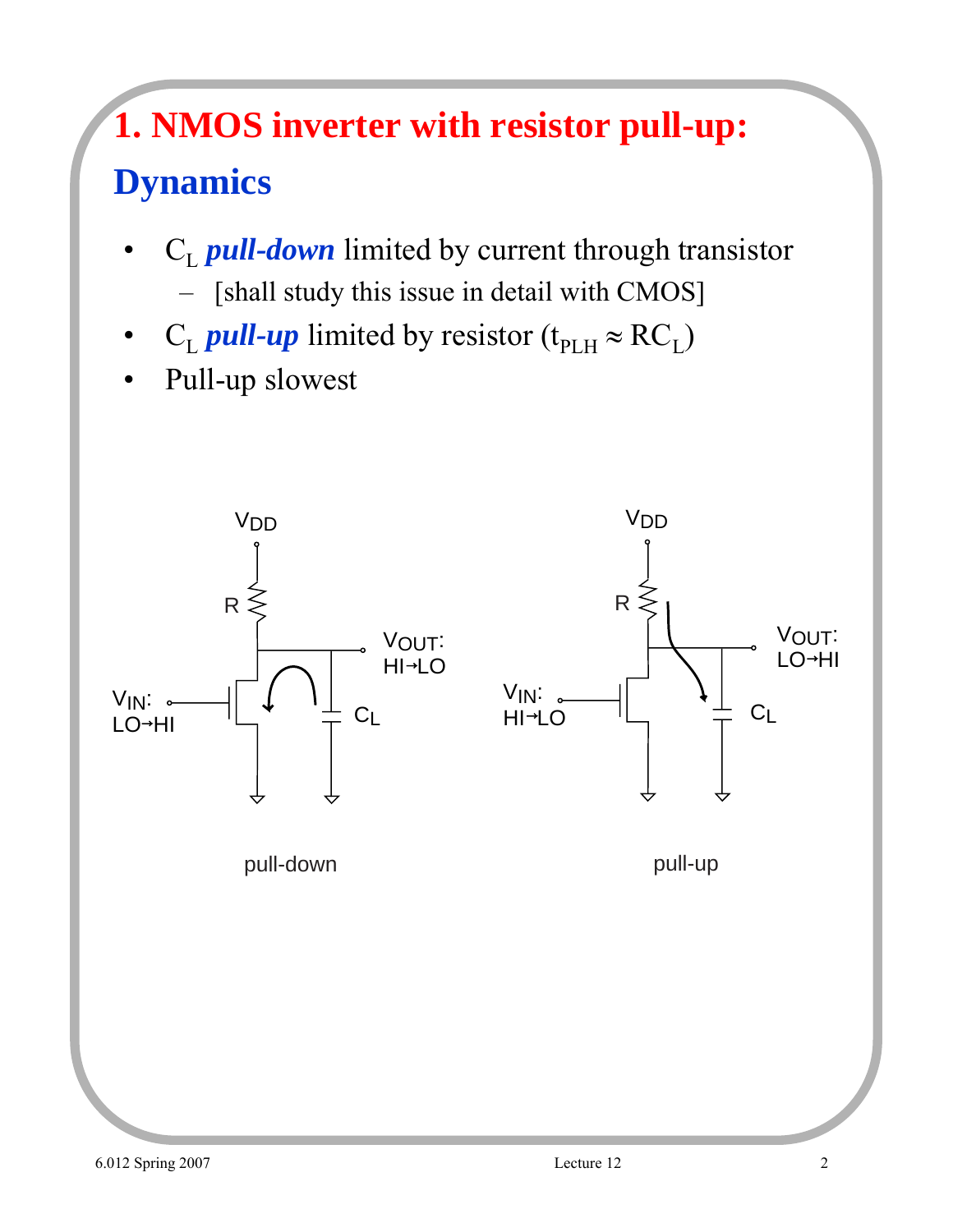# **1. NMOS inverter with resistor pull-up: Inverter design issues**

Noise margins  $\uparrow \Rightarrow |A_v| \uparrow \Rightarrow$ 

- R  $\uparrow \Rightarrow$   $|RC_L| \uparrow \Rightarrow$  slow switching
- $g_m \uparrow \Rightarrow |W| \uparrow \Rightarrow$  big transistor – (slow switching at input)

Trade-off between speed and noise margin.

#### During pull-up we need:

- High current for fast switching
- But also high incremental resistance for high noise margin.

⇒ use *current source* as pull-up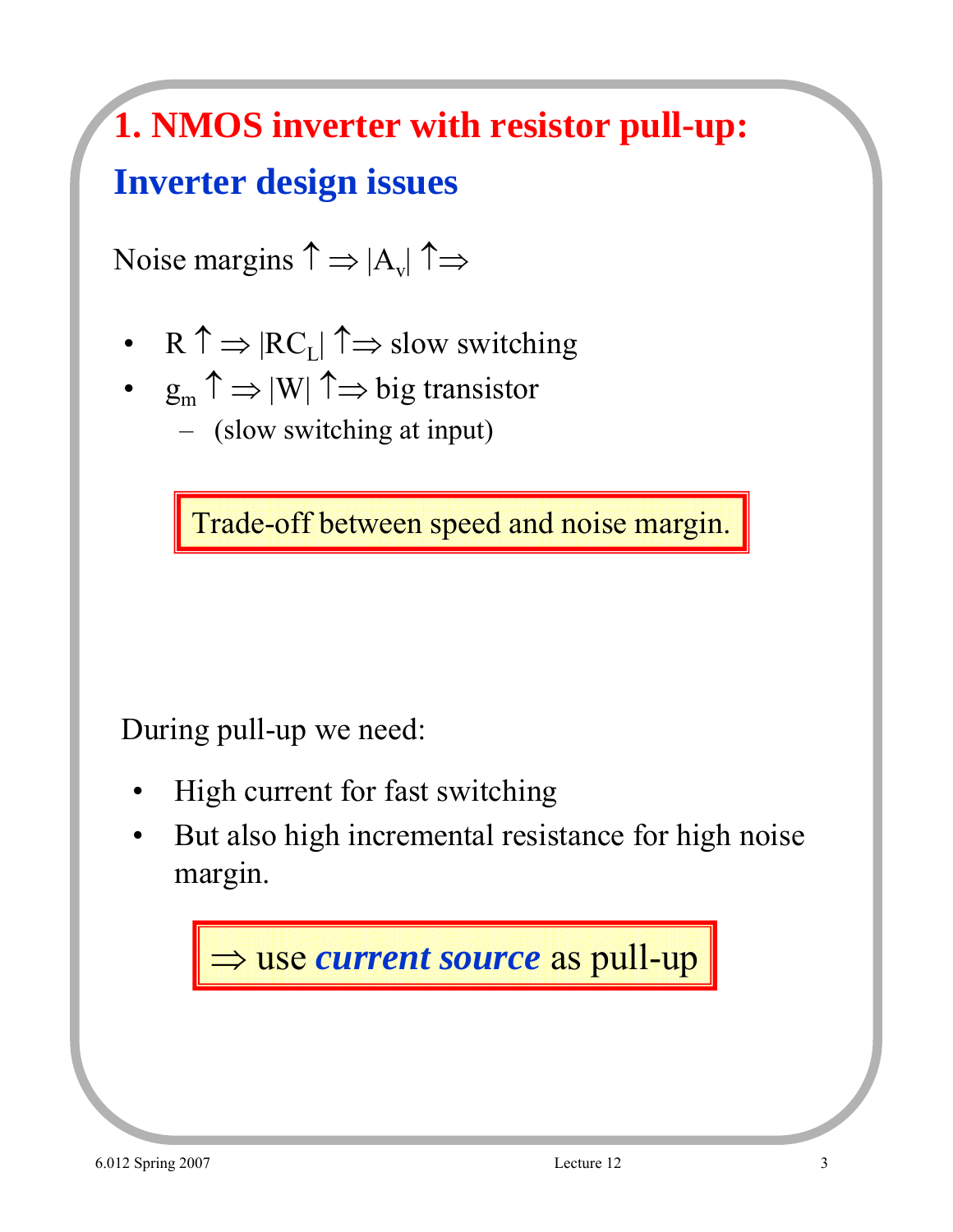**2. NMOS inverter with current-source pull-up**

I—V characteristics of current source:



Equivalent circuit models :





*roc*

- High current throughout voltage range  $v_{\text{SUP}} > 0$
- $i_{\text{SUP}} = 0$  for  $v_{\text{SUP}} \leq 0$
- $i_{\text{SUP}} = I_{\text{SUP}} + v_{\text{SUP}} / r_{\text{oc}}$  for  $v_{\text{SUP}} > 0$
- High small-signal resistance  $r_{oc.}$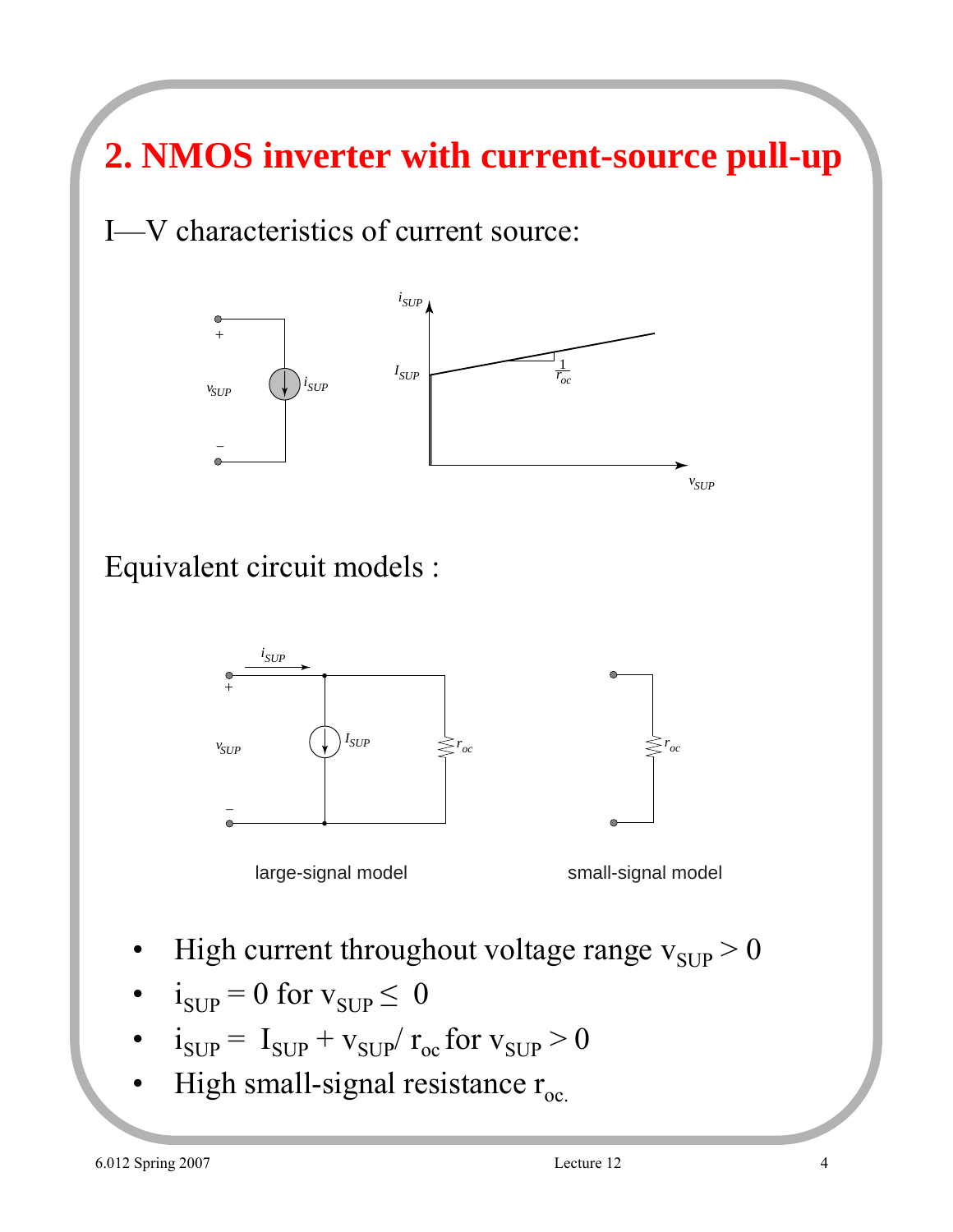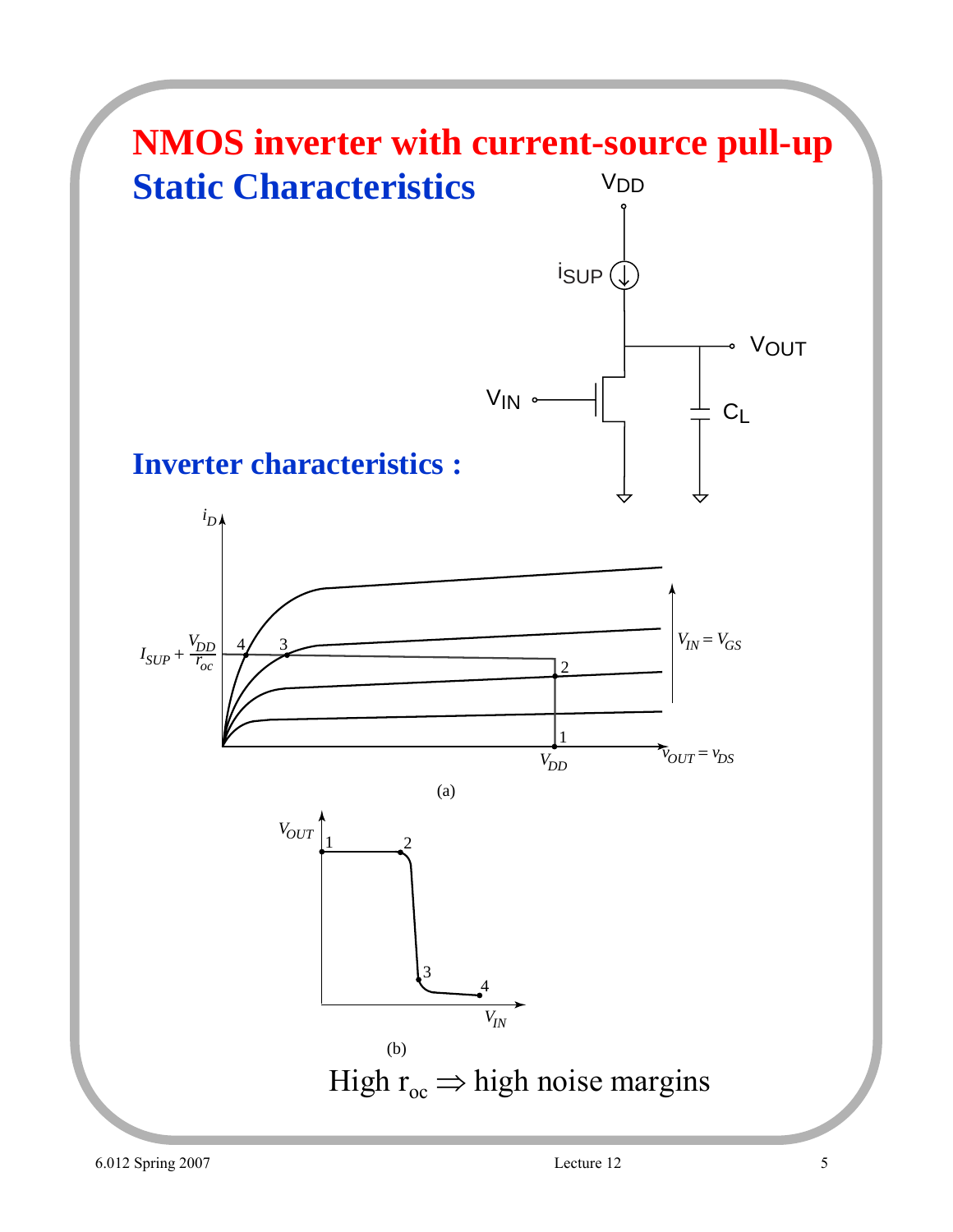#### **PMOS as current-source pull-up**

I—V characteristics of PMOS:



Note: enhancement-mode PMOS has  $V_{Tp}$  <0.

In saturation:

$$
-I_{Dp} \propto \left(V_{SG} + V_{Tp}\right)^2
$$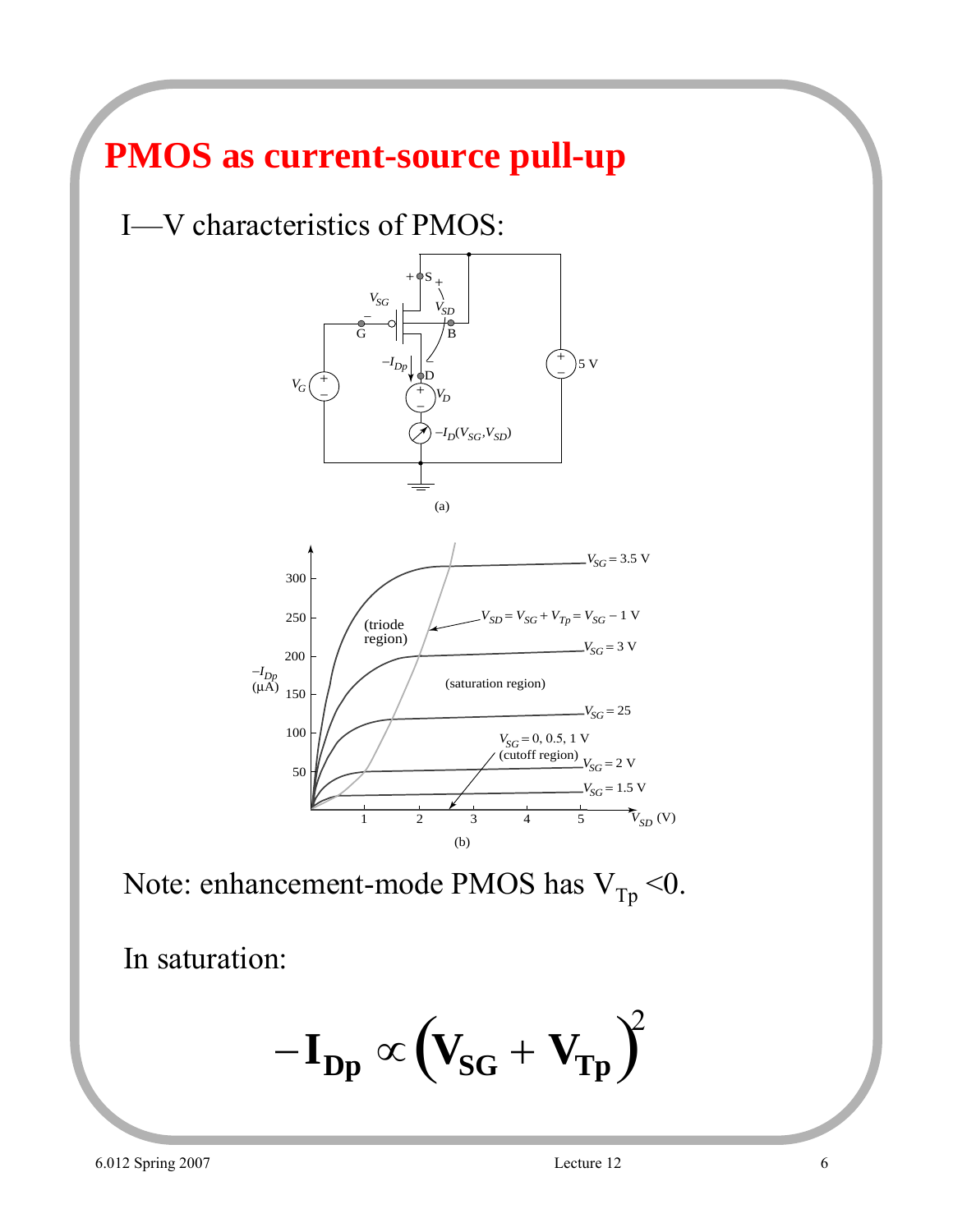#### **PMOS as current-source pull-up:**

Circuit and load-line diagram of inverter with PMOS current source pull-up:



#### **Inverter characteristics:**

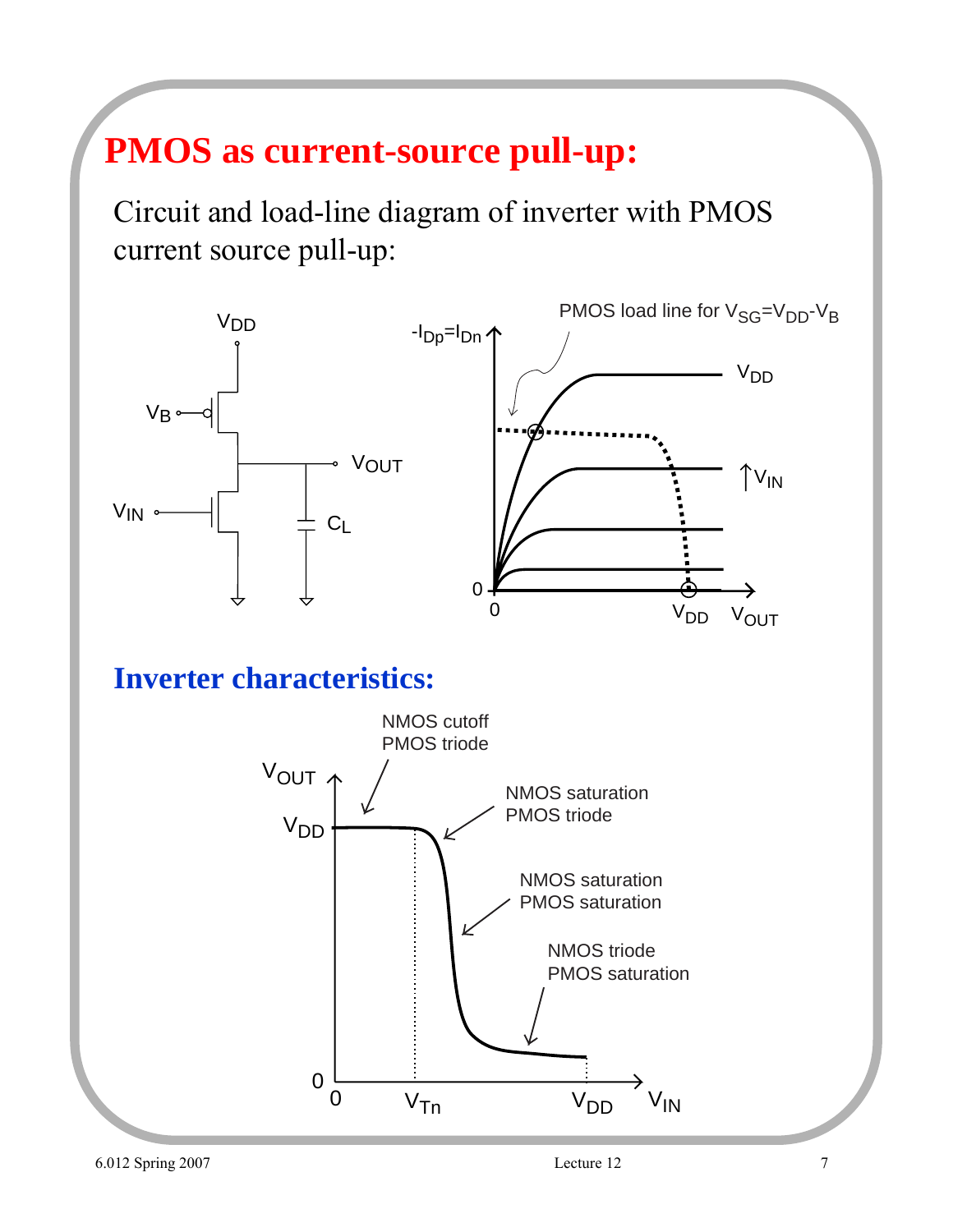## **PMOS as current-source pull-up:**

NMOS inverter with current-source pull-up allows high *noise margin* with *fast switching*

- High Incremental resistance
- Constant charging current of load capacitance

But…

When  $V_{IN} = V_{DD}$ , there is a direct current path between supply and ground

 $\Rightarrow$  power is consumed even if the inverter is idle.



Ideally, we would like to have a current source that is *itself* switchable, i.e it shuts off when input is high ⇒ *CMOS!*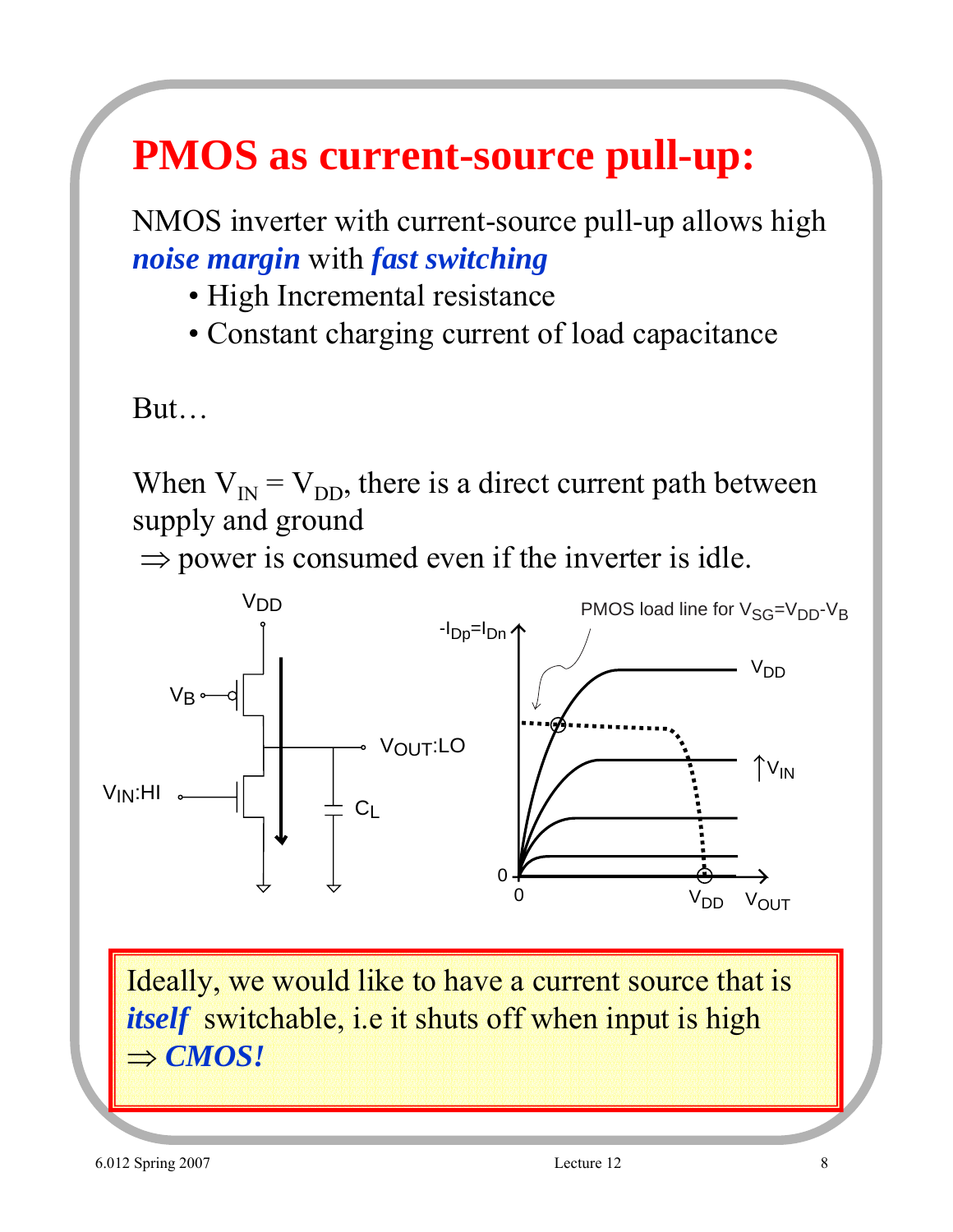**3. Complementary MOS (CMOS) Inverter Circuit schematic:**



Basic Operation:

 $V_{IN} = 0 \Rightarrow V_{OUT} = V_{DD}$  $V_{GSn} = 0 < V_{Tn} \Rightarrow$  **NMOS OFF**  $V_{SGp} = V_{DD} > -V_{Tp} \implies$  **PMOS ON**  $V_{IN} = V_{DD} \Rightarrow V_{OUT} = 0$  $V_{GSn} = V_{DD} > V_{Tn} \Rightarrow$  **NMOS ON**  $V_{SGp} = 0 < -V_{Tp}$   $\Rightarrow$  **PMOS OFF** 

**No power consumption while idle in any logic state!**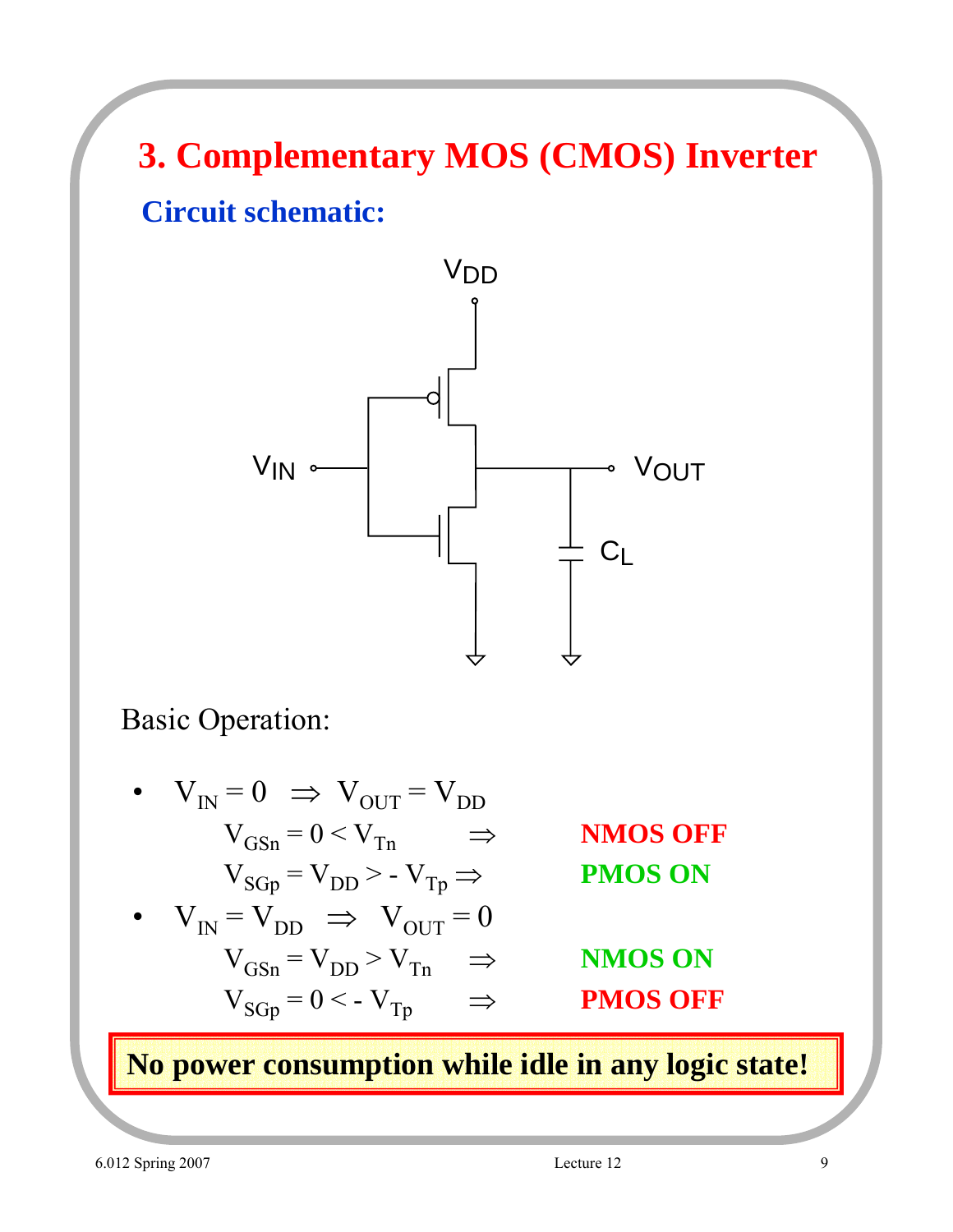### **CMOS Inverter (Contd.):**

Output characteristics of both transistors:



Note:

$$
V_{IN} = V_{GSn} = V_{DD} - V_{SGp} \Rightarrow V_{SGp} = V_{DD} - V_{IN}
$$
  

$$
V_{OUT} = V_{DSn} = V_{DD} - V_{SDp} \Rightarrow V_{SDp} = V_{DD} - V_{OUT}
$$
  

$$
I_{Dn} = -I_{Dp}
$$

Combine into single diagram of  $I_D$  vs.  $V_{OUT}$  with  $V_{IN}$  as parameter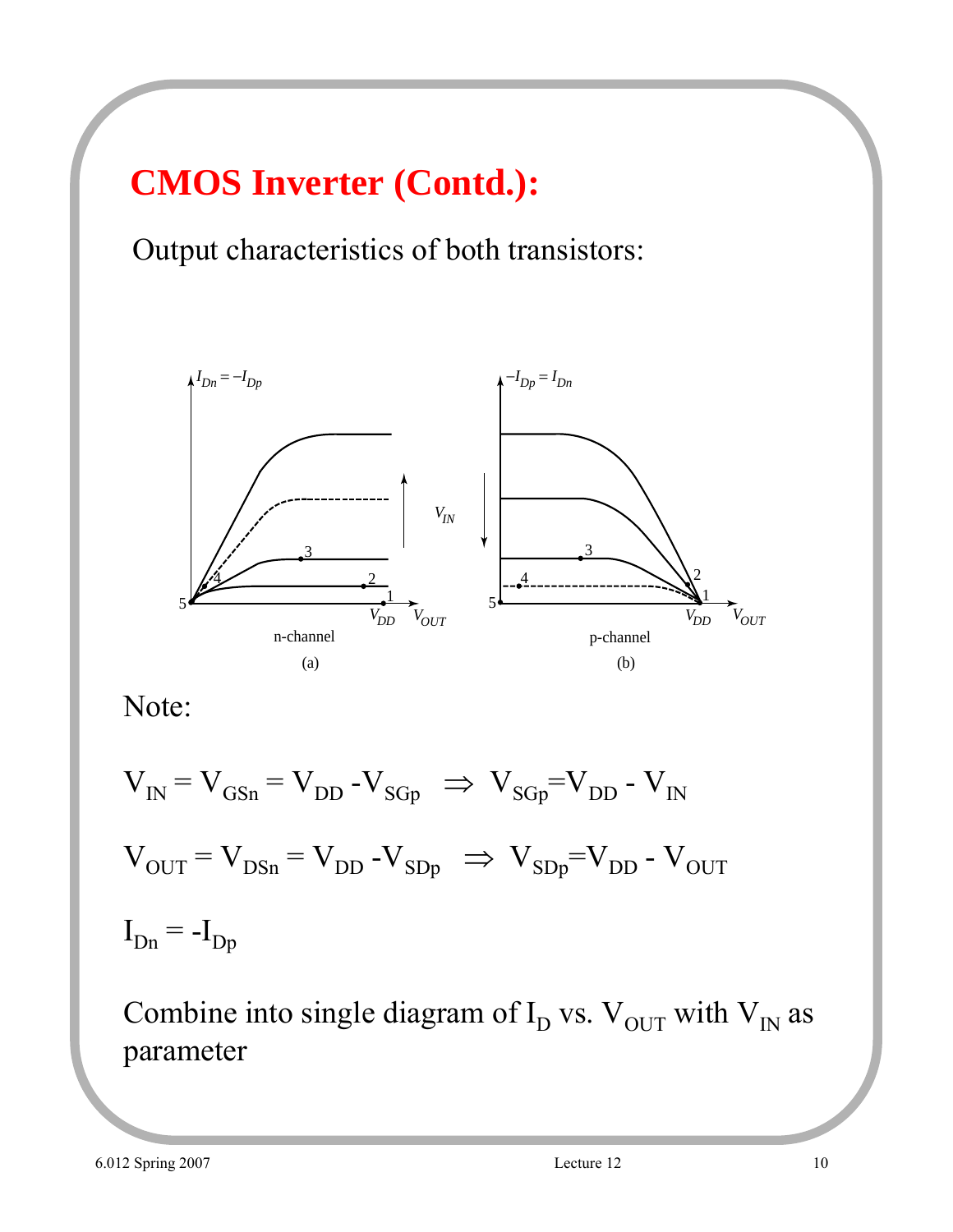## **CMOS Inverter (Contd.):**



• *No current while idle in any logic state*

**Inverter Characteristics:**



- *"rail-to-rail" logic: logic levels are 0 and V<sub>DD</sub>*
- *High |Av| around logic threshold* 
	- <sup>⇒</sup> *good noise margins*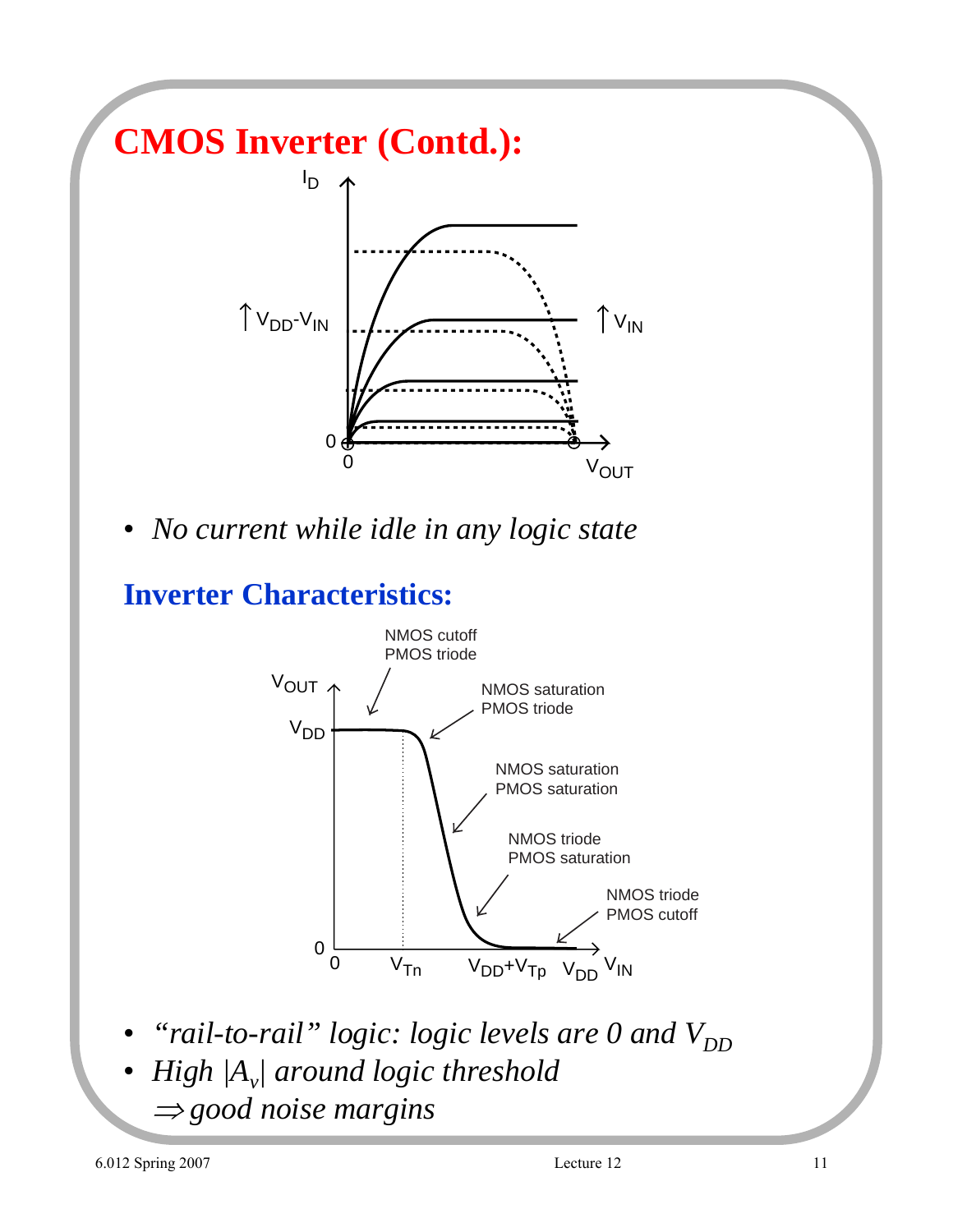### **2. CMOS inverter: noise margins**



- Calculate  $V_M$
- Calculate  $A_v(V_M)$
- Calculate  $NM_{L}$  and  $NM_{H}$

**Calculate**  $V_M$  **(** $V_M = V_{IN} = V_{OUT}$ **)** 

At  $V_M$  both transistors are saturated:

$$
\mathbf{I}_{\mathbf{Dn}} = \frac{\mathbf{W}_{\mathbf{n}}}{2\mathbf{L}_{\mathbf{n}}} \mu_{\mathbf{n}} \mathbf{C}_{\mathbf{o}\mathbf{x}} (\mathbf{V}_{\mathbf{M}} - \mathbf{V}_{\mathbf{Tn}})^2
$$

$$
-I_{Dp} = \frac{W_p}{2L_p} \mu_p C_{ox} (V_{DD} - V_M + V_{Tp})^2
$$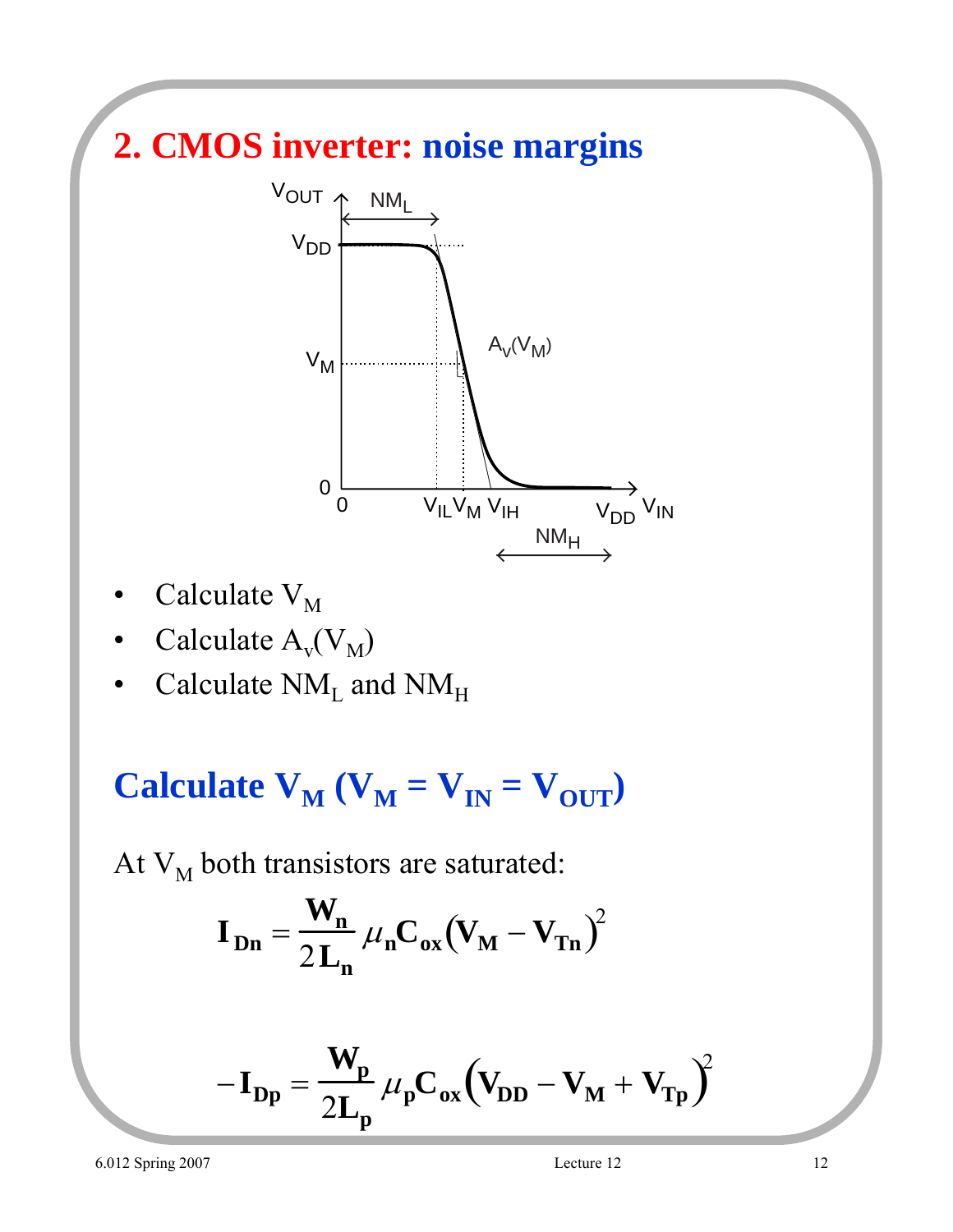**CMOS inverter: noise margins (contd.)**

Define:

$$
\mathbf{k}_n = \frac{\mathbf{W}_n}{\mathbf{L}_n} \, \mu_n \mathbf{C}_{ox}; \qquad \qquad \mathbf{k}_p = \frac{\mathbf{W}_p}{\mathbf{L}_p} \, \mu_p \mathbf{C}_{ox}
$$

Since :

$$
\mathbf{I}_{\mathbf{Dn}} = -\mathbf{I}_{\mathbf{Dp}}
$$

Then:

$$
\frac{1}{2}\mathbf{k_n}(\mathbf{V_M} - \mathbf{V_{Tn}})^2 = \frac{1}{2}\mathbf{k_p}(\mathbf{V_{DD}} - \mathbf{V_M} + \mathbf{V_{Tp}})^2
$$

Solve for  $V_M$ :

$$
V_{\mathbf{M}} = \frac{V_{\mathbf{Tn}} + \sqrt{\frac{k_{\mathbf{p}}}{k_{\mathbf{n}}}} \left(V_{\mathbf{D}\mathbf{D}} + V_{\mathbf{Tp}}\right)}{1 + \sqrt{\frac{k_{\mathbf{p}}}{k_{\mathbf{n}}}}}
$$

Usually,  $V_{Tn}$  and  $V_{Tp}$  fixed and  $V_{Tn}$  = -  $V_{Tp}$  $\Rightarrow$  V<sub>M</sub> engineered through k<sub>p</sub>/k<sub>n</sub> ratio.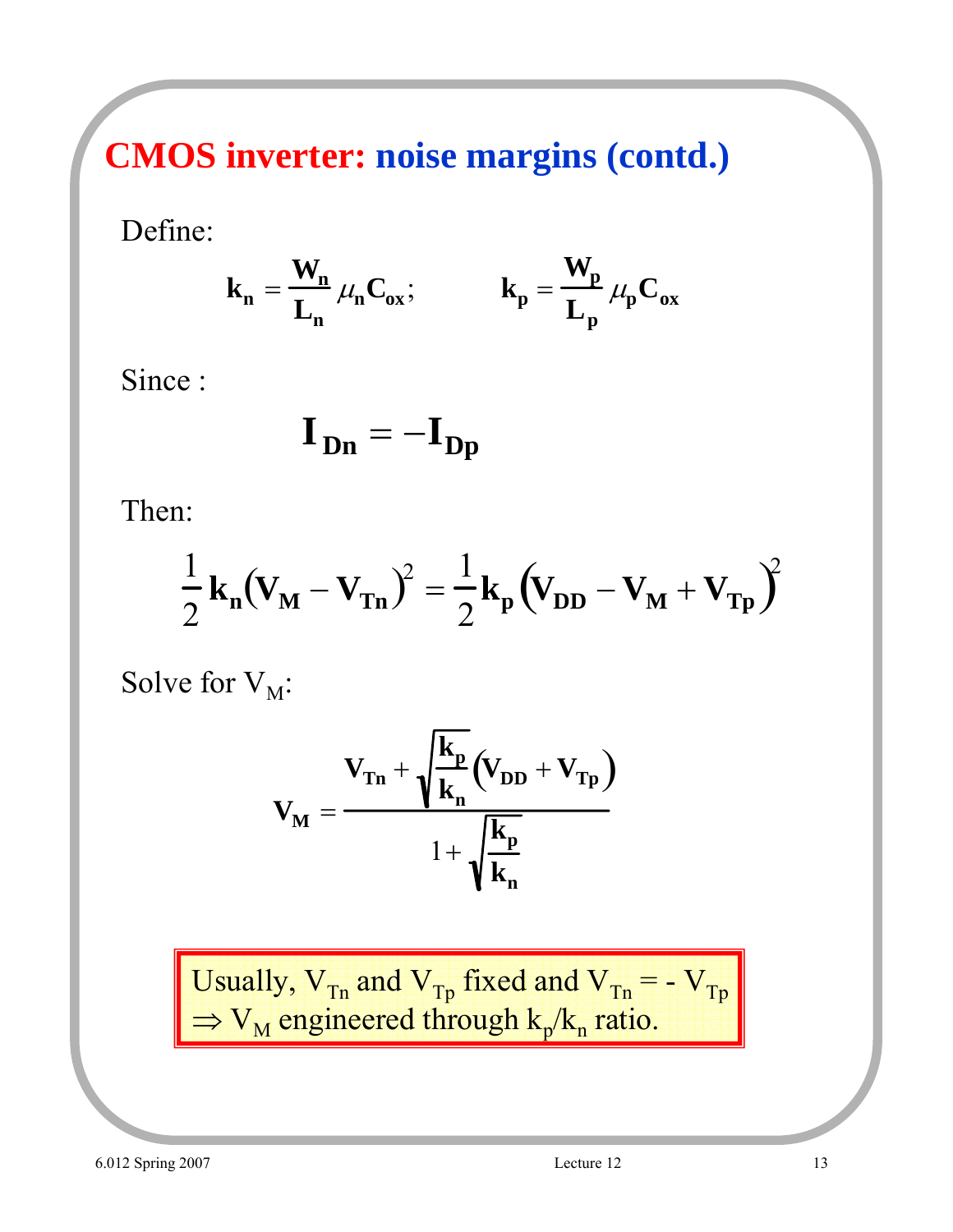#### **CMOS inverter: noise margins (contd..)**

• **Symmetric case:**  $k_n = k_p$ 

$$
\mathbf{V}_{\mathbf{M}} = \frac{\mathbf{V}_{\mathbf{DD}}}{2}
$$

This implies:

$$
\frac{k_p}{k_n} = 1 = \frac{\frac{W_p}{L_p} \mu_p C_{ox}}{\frac{W_n}{L_n} \mu_n C_{ox}} \approx \frac{\frac{W_p}{L_p} \mu_p}{\frac{W_n}{L_n} 2\mu_p} \Rightarrow \frac{W_p}{L_p} \approx 2\frac{W_n}{L_n}
$$

Since usually  $L_p \approx L_n = L_{min} \Rightarrow W_p \approx 2W_n$ 

• **Asymmetric case**: **kn** >> **kp**, **or**  $W_n$  $L_n$ >>  $\mathbf{W}_{\mathbf{p}}$  $L_{\rm p}$ 

$$
\mathbf{V}_{\mathbf{M}} \approx \mathbf{V}_{\mathbf{Tn}}
$$

NMOS turns on as soon as  $V_{IN}$  goes above  $V_{Tn}$ .

• **Asymmetric case**: **kn** << **kp**, **or**  $W_n$  $L_n$  $<<$  $\mathbf{W}_{\mathbf{p}}$  $L_{\rm p}$ 

$$
\mathbf{V}_{\mathbf{M}} \approx \mathbf{V}_{\mathbf{DD}} + \mathbf{V}_{\mathbf{Tp}}
$$

PMOS turns on as soon as  $V_{IN}$  goes below  $V_{DD} + V_{Tp}$ .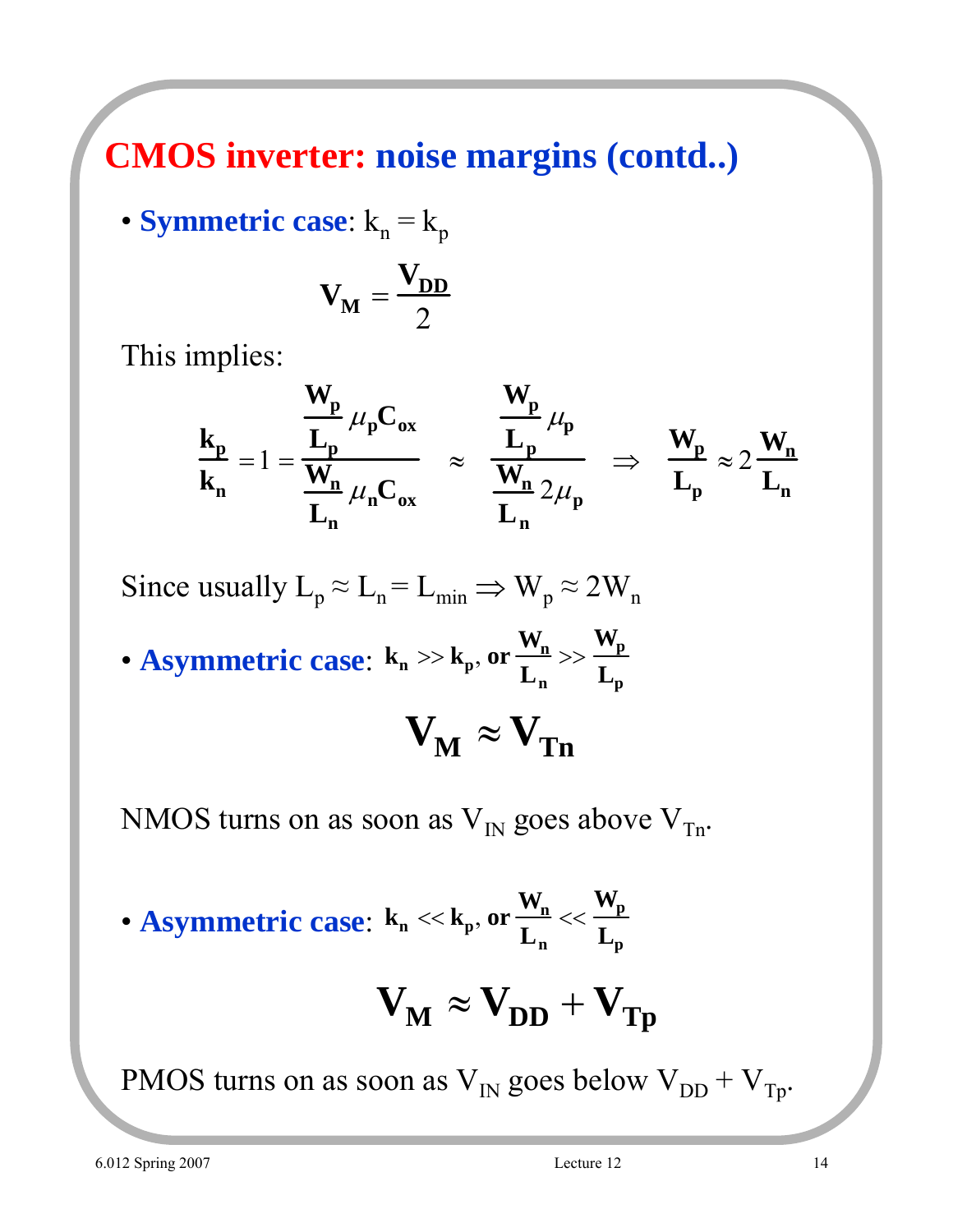## **CMOS inverter: noise margins (contd…) Calculate**  $A_v(V_M)$

• Small signal model:

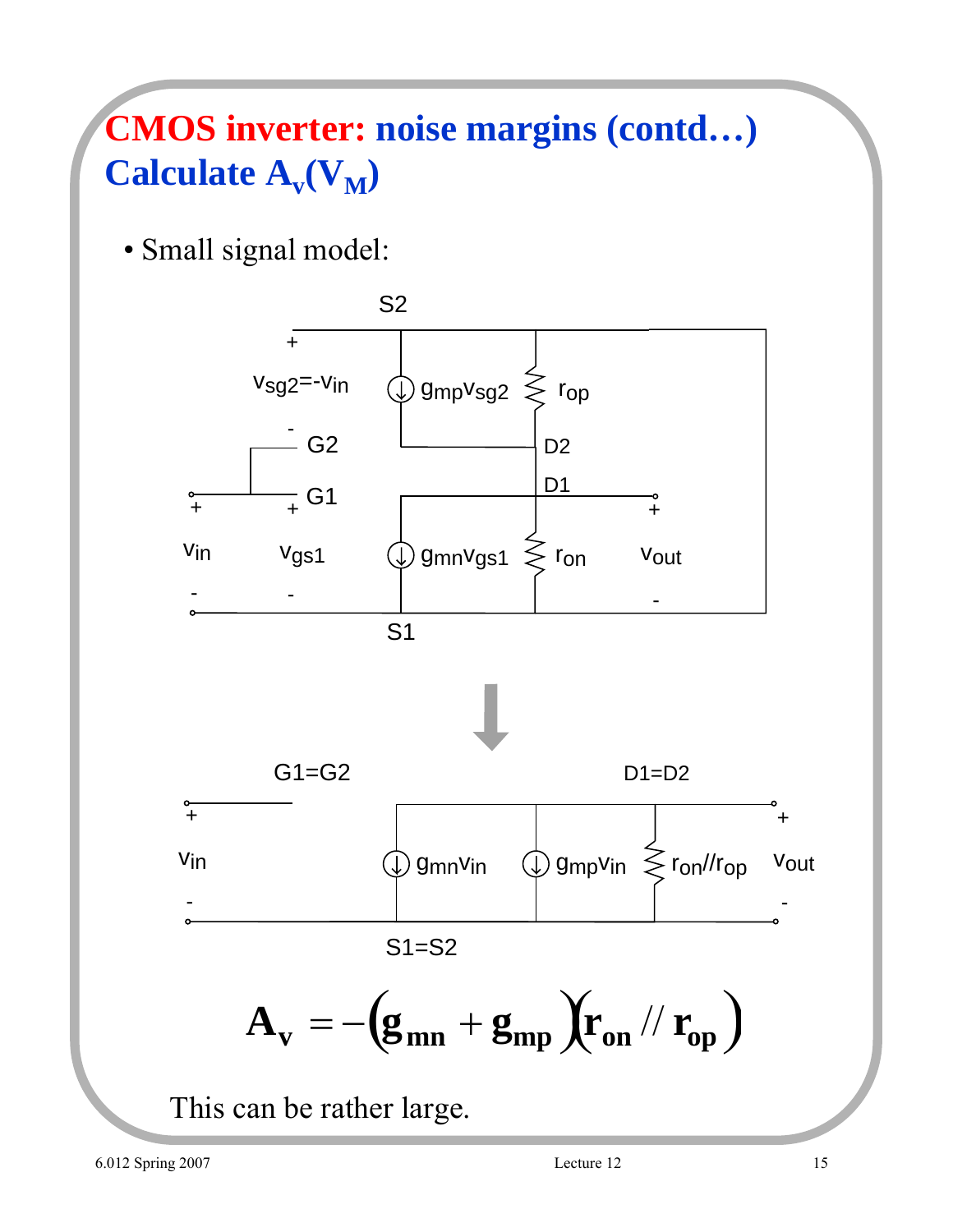## **CMOS inverter: calculate noise margins (contd.)**



• Noise-margin low,  $NM_L$ :

$$
V_{IL} = V_M - \frac{V_{DD} - V_M}{|A_v|}
$$

$$
N M_L = V_{IL} - V_{OL} = V_{IL} = V_M - \frac{V_{DD} - V_M}{|A_v|}
$$

• Noise-margin high,  $NM_H$ :

$$
\mathbf{V}_{\mathbf{IH}} = \mathbf{V}_{\mathbf{M}} \left( 1 + \frac{1}{|\mathbf{A}_{\mathbf{v}}|} \right)
$$

$$
\mathbf{NM}_{\mathbf{H}} = \mathbf{V}_{\mathbf{OH}} - \mathbf{V}_{\mathbf{IH}} = \mathbf{V}_{\mathbf{DD}} - \mathbf{V}_{\mathbf{M}} \left( 1 + \frac{1}{|\mathbf{A}_{\mathbf{v}}|} \right)
$$